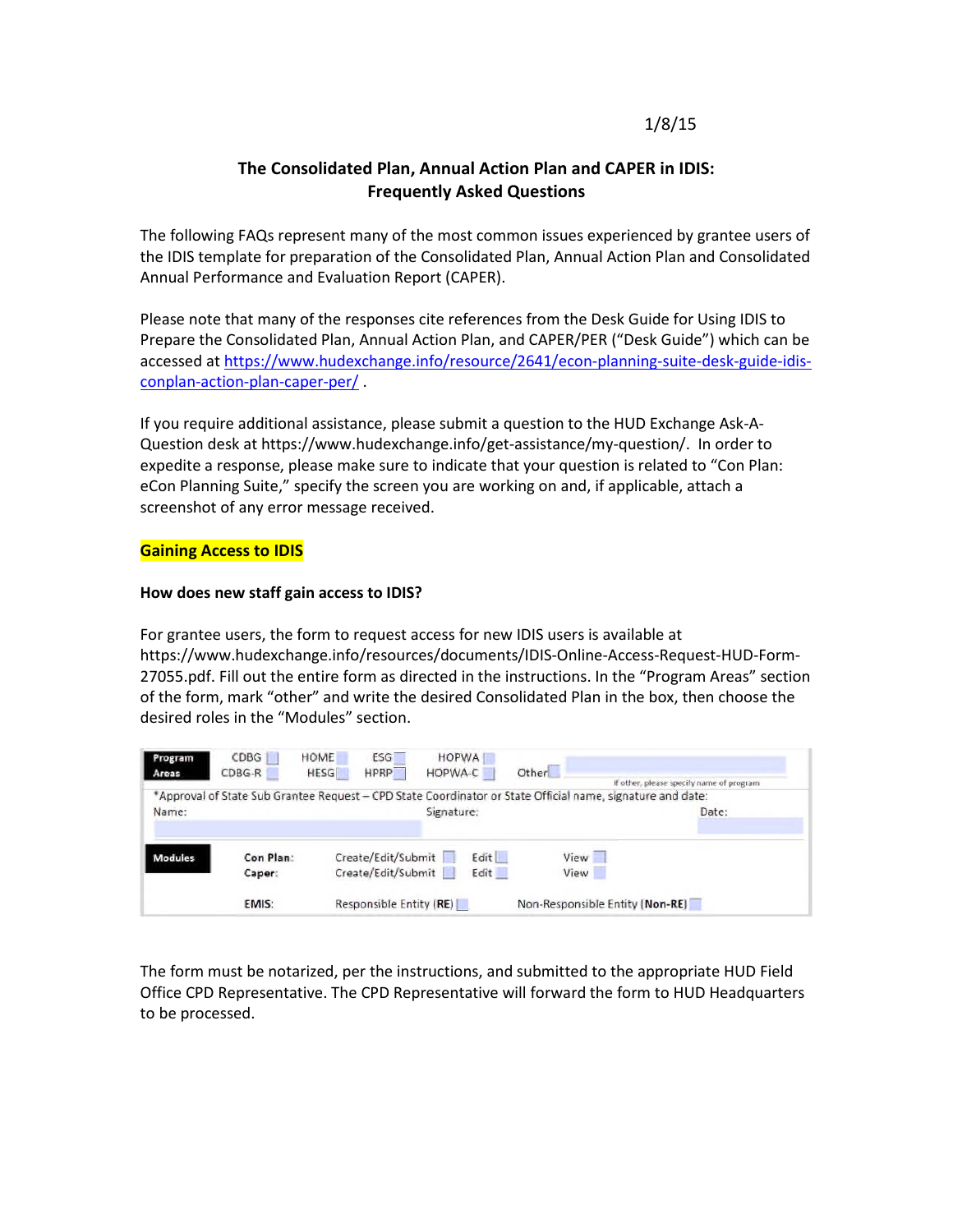#### **Can consultants gain access to IDIS to work on a draft plan?**

Consultants may gain access to IDIS to help grantees prepare their plans. Grantees must request access for a consultant who is a new IDIS user, following the same steps used for requesting access for staff who are new IDIS users. If the consultant already has an IDIS ID, the grantee will only need to request that the consultant be provided with access to their plan.

## **I logged into IDIS, but I do not see the Consolidated Plan or Annual Action Plan on the left when I've clicked on Plans/Projects/Activities.**

If a user is able to log into IDIS, but does not see the Consolidated Plan/Annual Action Plan or the CAPER module on the screen, the user does not have the correct privileges in IDIS. The user should contact the local IDIS administrator to be given Consolidated Plan/Annual Action Plan or CAPER privileges in the system.

To grant privileges for the Consolidated Plan/Annual Action Plan or CAPER modules in IDIS, the local administrator should follow these steps:

- 1. Click the<Admin> tab along the top of the IDIS Home screen
- 2. Search for each user profile using the User ID
- 3. Click <edit> next to the user's name in the search results to open the Edit User Profile screen
- 4. On the Edit User Profile screen, click the <Grantee> link under Existing User Roles
- 5. On the next screen, click the <Edit Access> link in the Action column
- 6. Select the desired Plan and CAPER privileges on the next screen and click <save>.

The next time the user logs in, they will see the Consolidated Plan/Annual Action Plan and/or CAPER modules along the left side of the screen under the Plans/Projects/Activities tab.

Instructions for granting Con Plan/CAPER privileges in IDIS can be found in Section I of the Desk Guide and were also demonstrated in the Orientation Webinar to the Consolidated Plan Template in IDIS, which aired on May 16, 2012. The steps are illustrated in the slides for this webinar, which can be accessed at [https://www.hudexchange.info/consolidated-plan/econ](https://www.hudexchange.info/consolidated-plan/econ-planning-suite-overview-webinars/)[planning-suite-overview-webinars/](https://www.hudexchange.info/consolidated-plan/econ-planning-suite-overview-webinars/)

## **Submission Requirements and Setting Up the Plan in IDIS**

#### **When is the Consolidated Plan and CAPER required to be completed in IDIS?**

As indicated in CPD Notice 12-09, published in April, 2012, grantees are required to use IDIS to submit their Consolidated Plan when their next multi-year strategy is due. Grantees that have an approved multi-year Consolidated Plan are not required to use IDIS to submit their Annual Action Plan until the next multi-year strategy is due.

There is an optional template in IDIS for a Standalone Annual Action Plan. This template allows grantees to use IDIS to submit their Annual Action Plans before they have a multi-year Consolidated Plan in the system. Once grantees have submitted a Plan in the system, all plans, amendments and CAPERs going forward must be submitted in the system.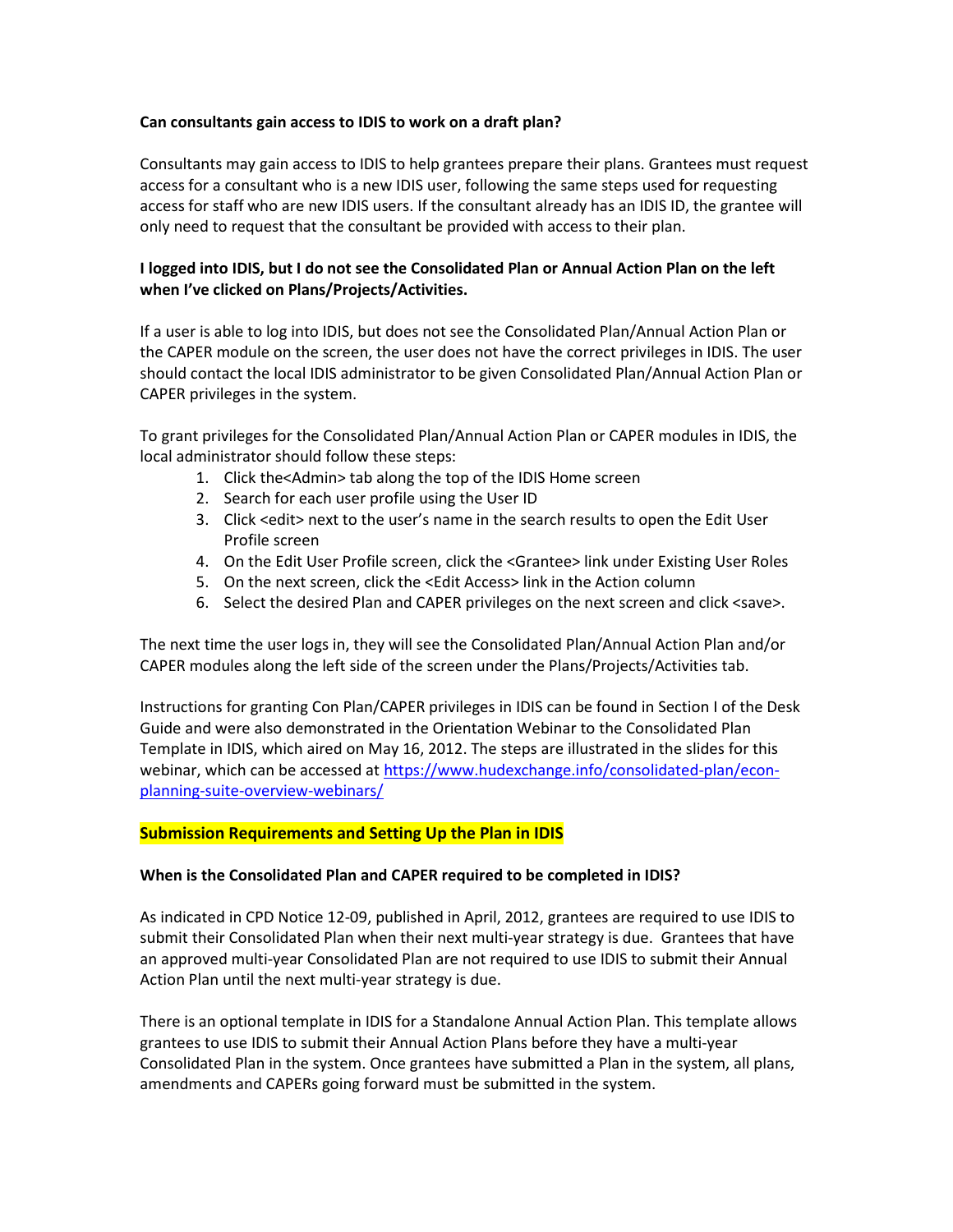## **Can the CAPER be submitted online if I haven't submitted my Consolidated Plan or Annual Action Plan online?**

Grantees cannot use IDIS to submit a full CAPER until an Annual Action Plan (or multi-year Consolidated Plan accompanied by an Annual Action Plan) has been submitted in the system. Once a Consolidated Plan or Annual Action Plan is submitted and accepted in IDIS, the first full CAPER to be submitted in the system will be the CAPER for the year addressed by the plan in the system. Grantees that are not required to submit a full CAPER in IDIS must complete the ESGonly CAPER in IDIS, print it out and submit it with the rest of the paper CAPER.

## **Is there a way to practice in the system? Can I delete the plan?**

Grantees can practice using the templates in IDIS by creating a plan, but not submitting it. The HUD Field Office will not be able to view plans until the grantee has changed the status on screen AD-25 to "Submitted for Review," or "Open in Progress – FO Review."

At this time plans cannot be deleted from the system, so it is suggested that grantees use a title or version name that makes it obvious to all users that the open plan is a practice plan.

## **Are the Consolidated Plan and Annual Action Plan screens available in UAT?**

The Consolidated Plan and Annual Action Plan screens are available in the User Acceptance Testing (UAT) version of IDIS. However, because users can create multiple plans in IDIS, UAT is not necessary for creating practice plans. Furthermore, data in UAT is periodically updated with data from live IDIS. At the time of such a data update, any plans created in UAT will be lost.

## **Can more than one person access a plan at the same time to work on a draft?**

Grantees may request access for as many staff as they would like to work in the system. These staff must be given Consolidated Plan/Annual Action Plan and/or CAPER view, edit and/or submit privileges by the grantee local IDIS administrator. Multiple staff may work on the same draft plan in the system; however, staff may not work on the same IDIS screen for the same plan at the same time. Also, if two users try to save the same plan at the same time, one user may receive an error message. Staff should allow several minutes between attempts at saving the plan in order to allow different users to save changes to the same plan.

Further, because of the connection between the goals set up in the Strategic Plan and the menu of goals available in the Annual Action Plan, staff should not work on the Annual Action Plan goals while a coworker is editing goals in the Strategic Plan. To avoid these types of overlap, it is suggested that grantees print out a blank template as a Word document to facilitate work on the plan before entering data and narratives into the system.

Grantees may also open multiple versions of the plan to work on a draft plan, but the information in two different versions cannot be automatically combined in the system. Staff would need to manually enter information from both versions into one of the draft plans in order to complete the plan. Only one plan version should be submitted in the system.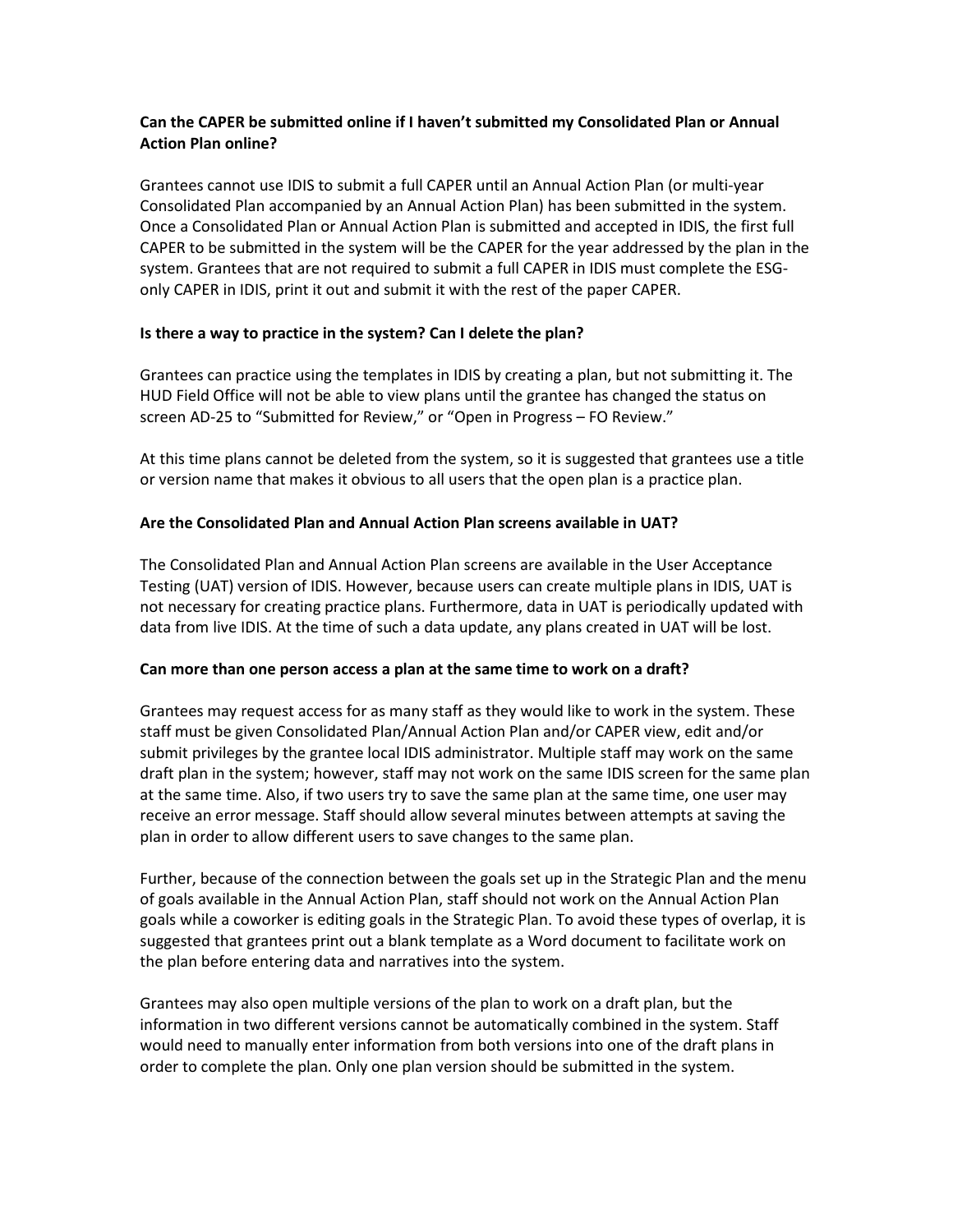## **How do I submit an Annual Action Plan in the system if I am not submitting a Consolidated Plan in the system?**

Grantees do not have to wait until the submission of their next Consolidated Plan to use the template in IDIS. Grantees with an existing, approved, multi-year Consolidated Plan can prepare and submit an Annual Action Plan without an associated Consolidated Plan entered into IDIS. This is accomplished by creating a new Annual Action Plan in IDIS and choosing "No" in the drop down menu next to the question "Is this Annual Action Plan associated with a Consolidated Plan?" By selecting "no", the user indicates that they do not have an approved Consolidated Plan in IDIS. This selection will provide the template for a standalone Annual Action Plan.

The standalone Annual Action Plan template requires that some basic information from the existing Consolidated Plan be entered into the system, so that Consolidated Plan multi-year goals can be connected to one-year goals in the Annual Action Plan as well as activities and accomplishments recorded throughout the program year automatically populate in the CAPER template.

For additional guidance, please review the Standalone Annual Action Plan Webinar, which can be accessed at [https://www.hudexchange.info/consolidated-plan/econ-planning-suite](https://www.hudexchange.info/consolidated-plan/econ-planning-suite-overview-webinars/)[overview-webinars/.](https://www.hudexchange.info/consolidated-plan/econ-planning-suite-overview-webinars/)

## **Can the eCon Planning Suite be used to amend an approved 5-year Consolidated Plan that was not submitted in the system?**

No, the eCon Planning Suite can only be used for amendments to plans that have been submitted and approved in IDIS. Grantees should not resubmit approved plans in IDIS. Amendments to approved paper Consolidated Plans should be completed using the same process that has been used in the past. Once a grantee has submitted a Consolidated Plan in the system, all amendments must be completed in IDIS.

## **How does the Consortium Consolidated Plan and Annual Action Plan work in IDIS?**

Consortia plans must be added by the Consortia's lead grantee. Participating grantees are Consortia participants that are also grantees under one or more of the other Consolidated Plan grant programs (CDBG, ESG or HOPWA). When adding the plan, the lead grantee specifies the other participating grantees who receive CDBG, ESG, or HOPWA directly from HUD (grantees who submit an SF-424 for those programs). Once the plan is saved, the system will create a template of the Consortium plan for the lead grantee and separate templates for each participating grantee, based on the specific grants each receives. Consortia participants are not required to submit a stand-alone consolidated plan. All of the required information will be included in the template generated for each of the participating grantees. For example, a Consortium participant that receives their own CDBG grant directly from HUD will have a template that includes the non-housing community development plan. All of the templates will have the same version and title, except that the titles for each of the participating grantees will include the name of that grantee.

Participating grantees are able to view and edit the plan for the Consortium as a whole, but only the lead grantee can submit the plan. The lead grantee has view access to the plans generated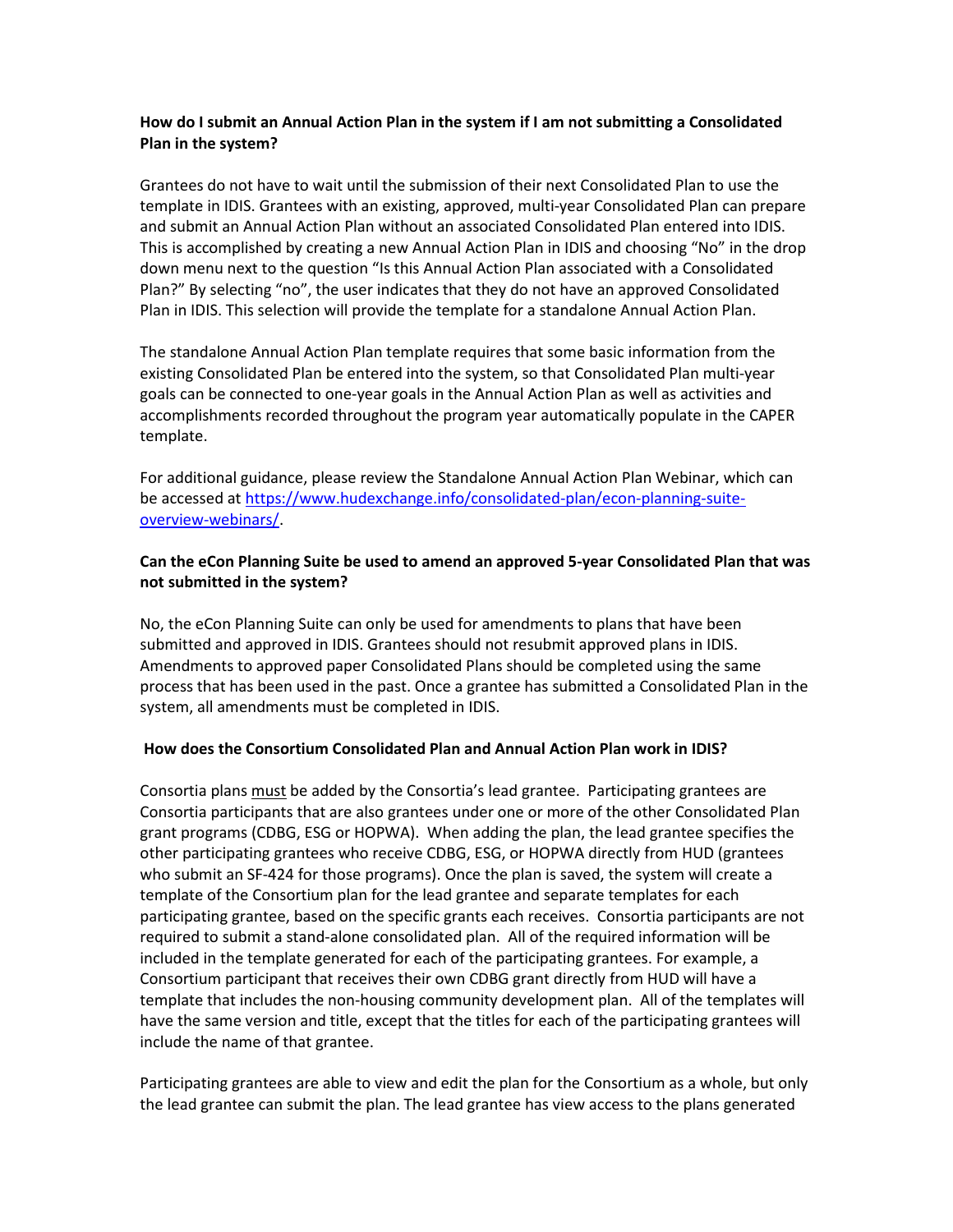for each participating grantee. When the lead and participant templates are complete, the system automatically compiles the plan for the Consortium as a whole and the separate participating grantee plans under one cover. The compiled plan is submitted by the lead grantee as one document.

For additional guidance, please review the Managing Development of a Consortia Consolidated Plan e-Tutorial, which can be accessed at <https://www.hudexchange.info/consolidated-plan/econ-planning-suite-e-tutorials/> .

## **I'm setting up a Consortium plan and don't see the participating grantee's information.**

This is a common issue if the HOME Consortium Plan was set up incorrectly in the AD-25 screen. It is important to determine whether each grantee receives other funds directly from HUD before the Consortium Plan is set-up. The user must set-up a new Consortium plan that indicates the grantees that receive CDBG and/or ESG directly from HUD as participating grantees. Grantees that only receive HOME funds through the consortium do not need to access the system to create their own plan. Jurisdictions that do not receive any grants directly from HUD should provide requested information to the lead grantee, which will then enter the data into the Consortium Plan created in IDIS. The lead grantee is responsible for preparing and submitting all required documents associated with the Consortium Plan for the HOME program.

# **Goals**

## **How does HUD want me to enter my goals in IDIS?**

The Consolidated Plan Template provides grantees a great deal of flexibility in establishing goals in that the grantee may determine the number of goals and how the goals are defined. Grantees should set up and describe their projects in whatever way they think is best for their own record keeping, so that they meet the requirements of the individual grant programs. One of the purposes of incorporating the Consolidated Plan, Annual Action Plan and CAPER into an integrated system is to help ensure cohesiveness between the goals established in the Consolidated Plan and further described in the Action Plan and the outcomes tracked in IDIS and reported in the Consolidated Annual Performance and Evaluation Report (CAPER). Thus, the Consolidated Plan should clearly explain the relationships among needs, priorities, resources, goals, and proposed activities. The goals in the Consolidated Plan and the Annual Action Plan should clearly describe the grantee's plans to use the resources available to address the priority needs. The projects in the Annual Action Plan should be designed to address the goals and priority needs outlined in the Consolidated Plan.

Grantees should keep in mind that the CAPER aggregates accomplishments recorded for activities associated with projects and attributes them to the goal that is assigned to that project, so that grantees can assess progress against goals. Grantees should be sure that the goals assigned to projects will match the outcomes and accomplishments expected to be recorded in IDIS throughout the program year.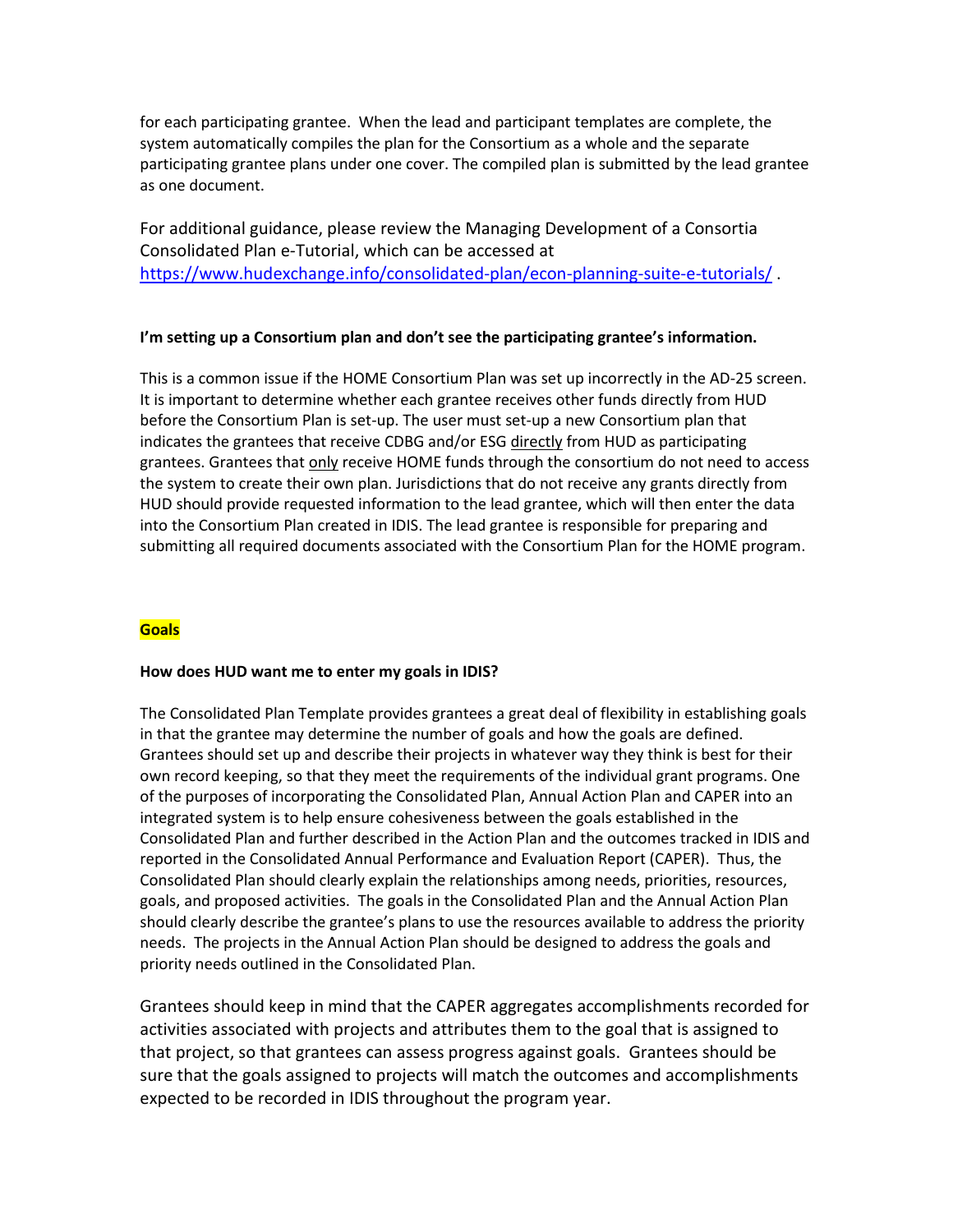Also, any projects created in the Annual Action Plan will automatically set up projects in the main part of IDIS when the Action Plan is approved. So, grantees should carefully consider how they are setting up projects currently in IDIS to add activities and draw down funds. Projects created as part of an Annual Action Plan, that are not needed can be deleted from the Plan, but they will remain in IDIS unless they are also deleted under the Projects menu.

## **Is each Strategic Plan goal required to have an Annual Goal?**

No, each Strategic Plan goal does not require an Annual Goal. If the grantee wants to add an Annual Goal, it will be entered on AP-20 by selecting from among the goals set up in the Strategic Plan. Each goal must use one or more of the Goal Outcome Indicators (GOIs) to describe in quantitative terms what the grantee hopes to achieve within the term of the program year. When selecting Goal Outcome Indicators, it is helpful to think about the types of activities that may be undertaken to accomplish the goal, and select GOI's that correspond to the accomplishments for those activities. Appendix B to the Desk Guide shows which CDBG, HOME and HOPWA accomplishments are included in each GOI. To facilitate preparation of the CAPER, it is helpful to use the same Goal Outcome Indicators in Annual Goals as were used in the corresponding Strategic Plan Goal. It is not necessary to provide a GOI for administrative and planning activities.

## **Can I add a new goal in an Annual Action Plan that is not in the Strategic Plan?**

No. The goals in sections SP-45 and AP-20 are closely linked, and a goal must be listed in the Strategic Plan (on SP-45 Goals) in order to be displayed as an option in AP-20 for inclusion in the Action Plan. In order to add a goal in the Strategic Plan on screen SP-45, the Consolidated Plan must be amended. Instructions for amending a plan are available in this document under the Common Problems and Error Messages section.

# **Projects created in an obsolete or draft Action Plan are appearing in the list of projects in IDIS. How do I delete these?**

Once a Project is created in the AP-35 screen, it is automatically linked and added to the list of projects in the Projects/Activities tab of IDIS. Even if the Action Plan is in draft form, the project will be added to this list of projects. To cancel the project, you must search for and cancel the project from the Projects tab.

## **Geographic Priorities**

## **How should we add information concerning Geographic Priorities and selection of target areas in SP-10?**

The Geographic Priorities page lists all geographic areas entered in IDIS Online to date. An area will not be included in the Consolidated Plan as a geographic priority area unless the user clicks the box in the "Include" column so that a check mark appears. Only those areas with a check in the Include column will appear on the Priorities and Goals screens. To edit or view the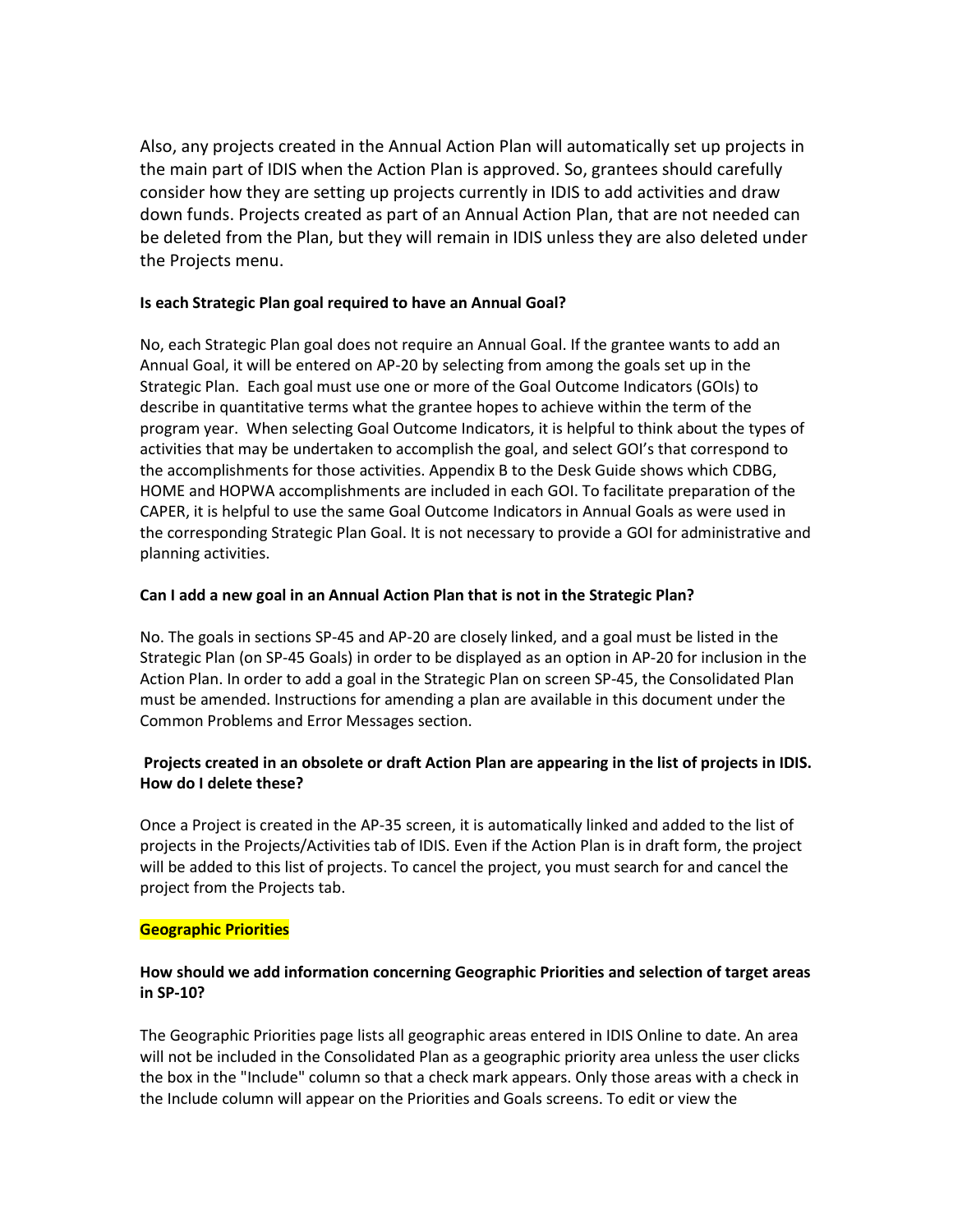information for an area, click on the appropriate link in the Action column. At this time, there is no way to delete a local target area from this screen.

To include an area already listed on the screen as part of the Consolidated Plan:

- 1. Click the box in the Include column so that a check mark appears next to the corresponding target area.
- 2. Click <save> to save the screen and include the target area in the plan. Click the <edit> link in the Action column to provide additional details about the target area.

To add a new area not listed on the screen:

- 1. Click on one of the four buttons provided below the table (CDFI, Local Target Area, Strategy Area, or Other).
- 2. Click the<Add> button at the bottom of the list.
- 3. The next screen will collect some basic data regarding the area.
- 4. Click the <Save> button. The system will return to the list of areas. Click the <Return to Geographic Area> button to return to SP-10 Geographic Priorities.
- 5. Click the box in the Include column so that a check mark appears and then click the <Save> button to save the screen.
- 6. Click the <Edit> link in the Action column to provide additional details about the target area.

For additional guidance, please refer to the SP-10 section of the Desk Guide, available at: [https://www.hudexchange.info/resource/2641/econ-planning-suite-desk-guide-idis-conplan](https://www.hudexchange.info/resource/2641/econ-planning-suite-desk-guide-idis-conplan-action-plan-caper-per/)[action-plan-caper-per/.](https://www.hudexchange.info/resource/2641/econ-planning-suite-desk-guide-idis-conplan-action-plan-caper-per/)

## **Are Grantees required to complete the geographic priorities on the AP-35 screen?**

Yes, grantees are required to answer the narrative question regarding how investments are distributed geographically within the grantee jurisdiction; however the use of target areas is not required. The regulation at 91.220(f) encourages grantees to identify areas where "geographically targeted revitalization efforts are carried out through multiple activities in a concentrated and coordinate manner," however this is not a requirement.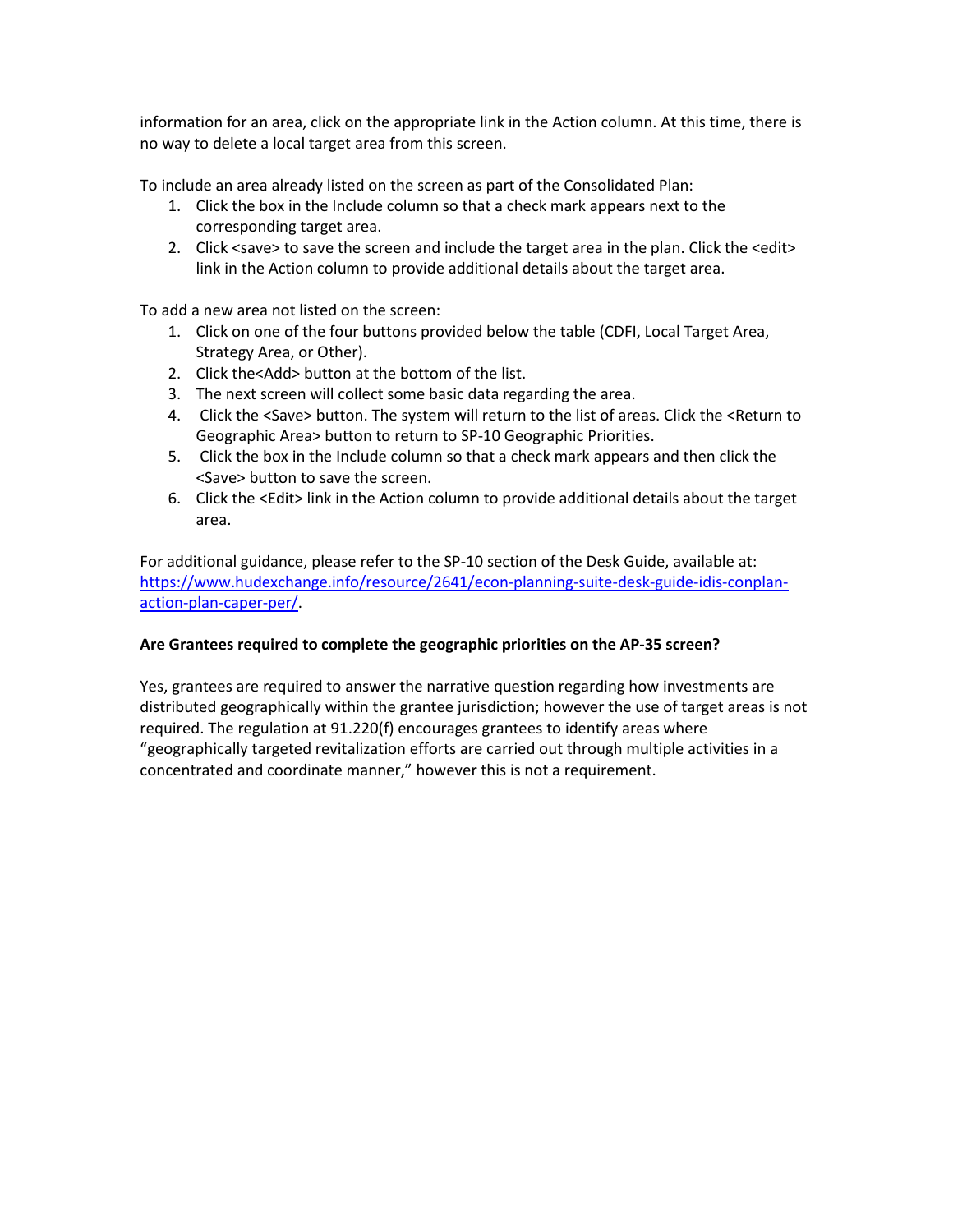#### **Data Sources and Use of Alternative Data**

#### **What are the data sources used to populate screens in the eCon template?**

The data used to populate Consolidated Plans in IDIS and displayed in CPD Maps are as follows:

- American Community Survey (ACS)
- Comprehensive Housing Affordability Strategy (CHAS)
- Longitudinal Employer-Household Dynamics

#### **When are the data sources typically updated?**

In order to upload these data, HUD must process ACS data into CHAS data on housing needs, this typically takes approximately a year after the ACS update is released by the Census bureau. HUD typically updates the data used to populate Consolidated Plans in late spring/early summer each year.

Grantees can begin drafting their plans using the currently available data. If updated data becomes available before the plan is completed and submitted, and the grantee chooses to update their plan's data, they can create a copy of the plan in IDIS. The copy function will keep all of the text and insertions entered into the plan, but will replace all of the pre-populated data with the updated data.

## **I know that grantees are not required to use the default data provided in the template, but how can I add an alternate data source?**

Default data can be replaced or complemented by specifying a survey or administrative data source. If an alternative source is specified, the user will be asked to identify the source and provide basic information on how the data was collected.

In order to overwrite the default data, the user must use an "Alternate Data Source." Below the data table with the default data, there are two buttons. One is labeled "Default Data," which is the current selection and the basis for the data to be overwritten. To use alternate data, click the <Alternate Data> button. This will take the user to the AD-30 Screen-"Select Alternate/ Local Data Source." If the data is from a Survey, click <Add Survey Data Source>; otherwise, click <Add Administrative Data Source>.

This will take the user to either screen AD-35 (Survey) or AD-40 (Administrative). Use this screen to name and describe the alternate data source. This screen does not require a description of the actual data but rather must indicate how it was obtained. The user should then click <Save and Return> and will be returned to AD-30, which should display the data source just entered. The user should check the "select" box next to the data source described and click the <Select> button. The system will return to the screen with the default data and the user can overwrite the default data with the alternate data.

The user may repeat this process as often as necessary to include all the alternate data sets desired. All the alternate data sources created will be logged on the AD-30 screen and can be used by clicking on the <Alternate Data> button in the appropriate screen which will take the user to AD-30, where the data source needed for that table can be created or selected.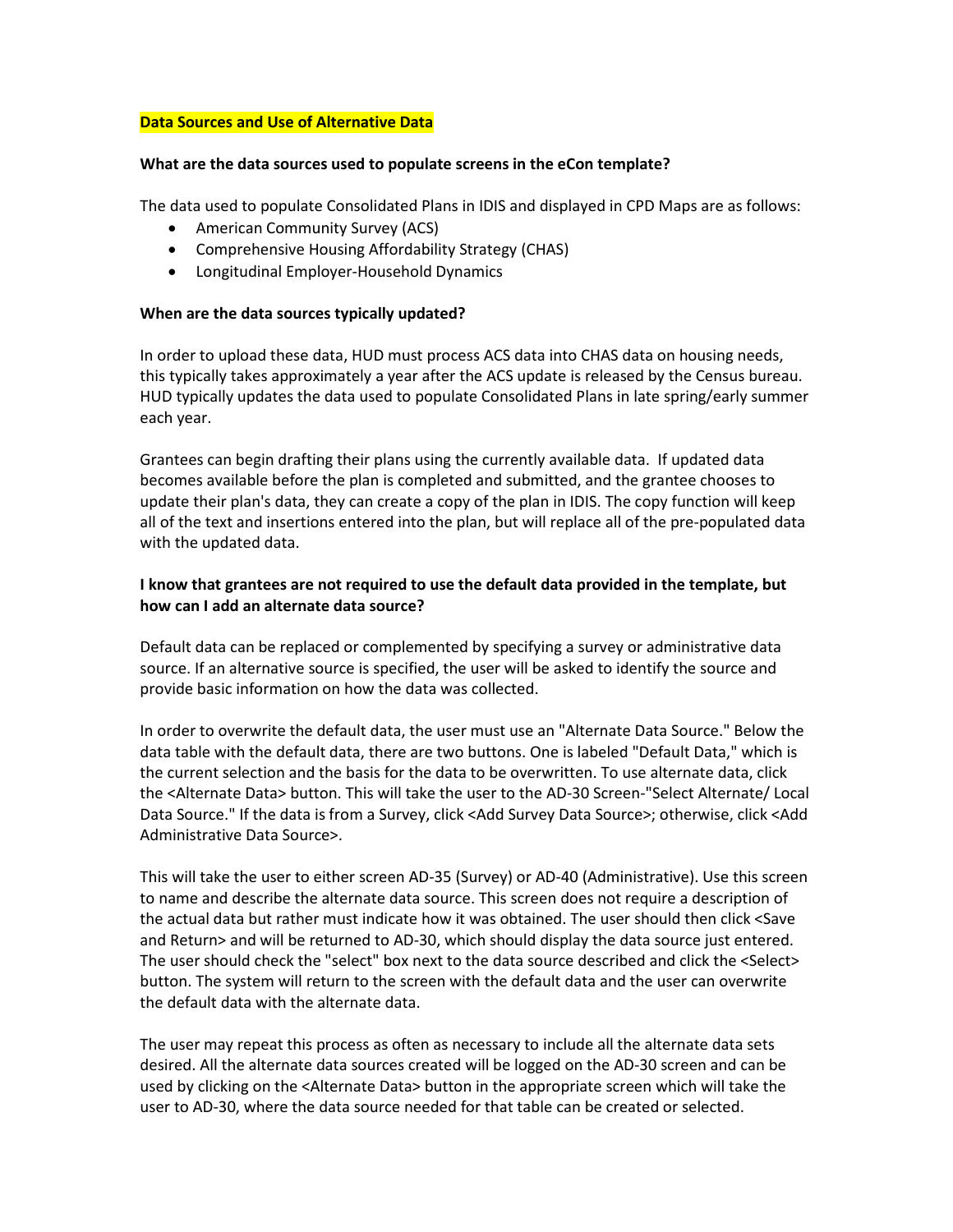This process is briefly described in the e-tutorial video on this topic, which can be found at https://www.hudexchange.info/training-events/courses/econ-planning-suite-e-tutorial-usingalternate-data/

#### **Common Problems and Error Messages**

## **I have received an error message when I try to save data entered into the template or I have been unable to save data. What should I do?**

This issue may be caused by out-of-date information stored in the browser's temporary storage including cookies. When trying to save the screen, this out-of-date information may cause the system to detect a conflict with information previously saved in the database and cause an error message.

Before proceeding to resolve this issue, if the user has been attempting to save narrative text, they should copy and paste this text into a Word document or other word processing file so that information will not be lost in the process of fixing the problem.

To resolve this issue and prevent it from recurring in the future, the user should delete the browser's temporary files and delete cookies, and set these as default Internet Options for the browser. Internet Options can be accessed from the browser 'Tools' menu. The process for deleting temporary files varies by browser. The steps for Internet Explorer are provided below.

- 1. Logout of IDIS
- 2. Open the "Internet Options" menu
- 3. Click <Tools>
- 4. In the Browsing History section of the General tab click <Delete>
- 5. Verify that the browser is set to delete Temporary Files and Cookies whenever the brow -ser is closed by ensuring the following are checked: "Temporary Internet and website files" and "Cookies and website data"
- 6. Click <Delete> at the bottom of the "Delete Browsing History" window
- 7. Close all browser windows
- 8. Open a new browser window and login to IDIS

In addition to the issue described above, there are several other conditions under which information may not be saved properly in the IDIS template. They include:

- IDIS session has timed out
- Connectivity to IDIS Web server has been interrupted (e.g., Web server is not responding)
- IDIS has issued a Warning/Error message at the top of the screen that requires attention before the system can save their screen information

Users need to be aware that their session will time-out if they have not completed a "transaction" that communicates with the IDIS Web server within the 20-minute timeframe. Such "transactions" include: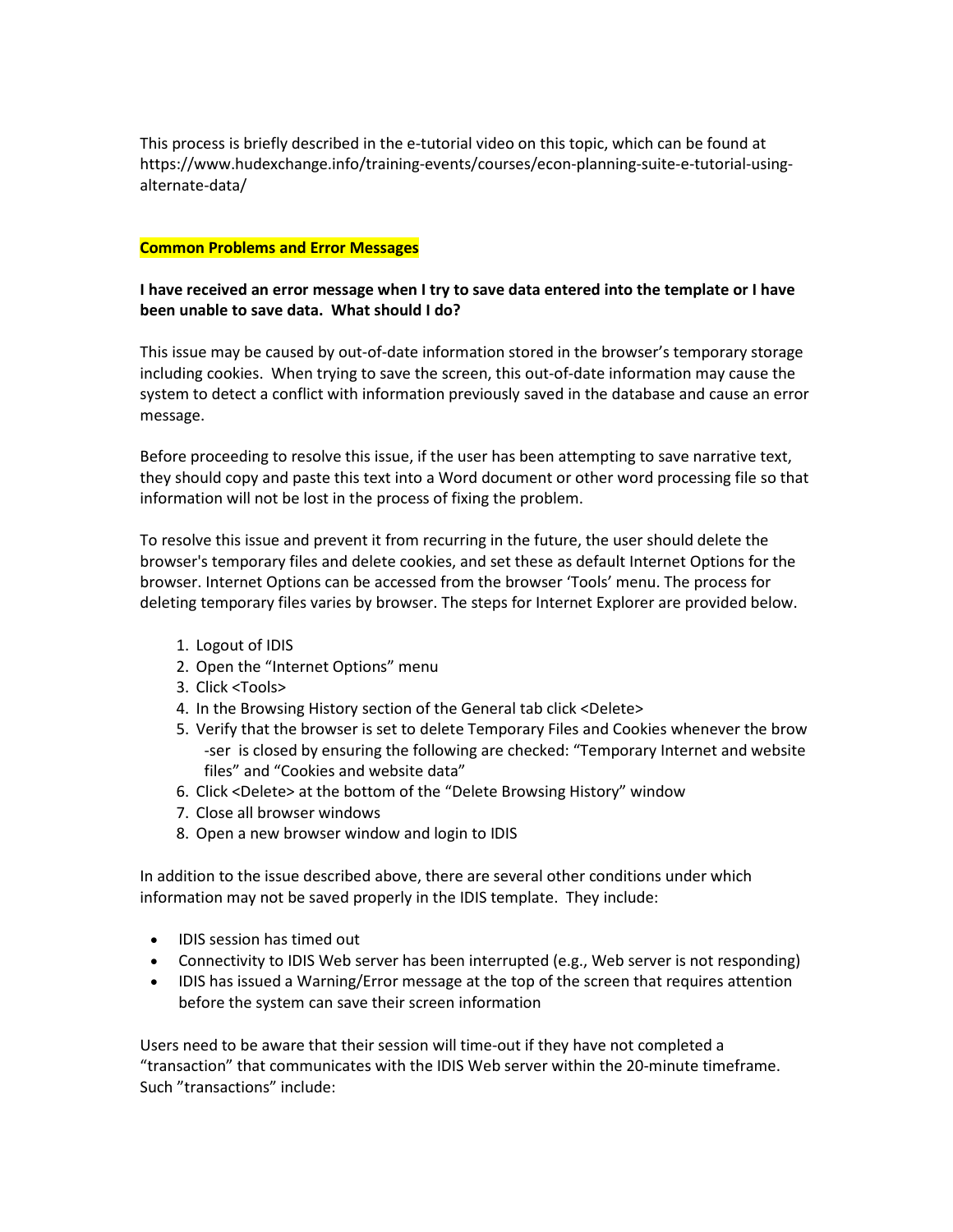- Navigating to a new screen
- Selecting <Save> <Save and Return> and/or <Cancel> buttons
- Selecting other screen buttons that cause the screen to refresh or open a different screen.

If a user is entering text into one or more text boxes on a single screen, they are NOT communicating with the IDIS Web Server, and the IDIS system may time out their session if they have not performed one of the above actions within the 20-minute session timeout constraint.

Users are advised to occasionally use the <Save and Return> button as an alternate means of verifying that their session remains active and the system has saved their data. If the user selects the <Save and Return> button and the system does not take them back to the ConPlan/AAP menu, then the session may no longer be active or there may be a warning/error message that may have been overlooked. In addition, users should do the following to ensure that their sessions remain active:

- Confirm that they are saving their work at least every 15-20 minutes
- Click the <Save> button periodically and confirm that the system displays a message at the top of the screen indicating that the screen data was saved successfully. (If there is no message, the connection to the server has likely timed out and the data has not been saved)
- Verify that there is not a warning or error message displayed at the top of the screen (such as exceeding 4000 characters in a text box, or that a mandatory field is blank). These issues indicate that the screen data has NOT been saved, and the error must be corrected before the system can save their information.

If the system does not display a message of any kind at the top of the screen, then the system has NOT saved the screen data. The session may have timed out or the Web server may not be responding.

# **Is there a limit on the number of characters that can be entered? I have received repeated error messages when I enter narrative information.**

This issue usually occurs when the response entered into a text box has exceeded the limit of 4,000 characters. Please note that this character limit includes white spaces, formatting marks such as new paragraphs, and other hidden characters. Consequently, when copying text from an external MS Word document into the on-screen text box, users should be sure to use the <Paste-from-Word> control button above the on-screen text box. The use of this button ensures that the IDIS system reads the formatting features properly rather than inserting character symbols that may cause the text to exceed the character limit. The instructions on using "Pastefrom- Word" are discussed in the Desk Guide under the "Narrative Fields" section, which is available at: https://www.hudexchange.info/resource/2641/econ-planning-suite-desk-guideidis-conplan-action-plan-caper-per/

If the user determines that the narrative required for a particular response exceeds 4,000 characters, the user may add additional content to support the baseline information, such as text boxes and tables (see the section of the Desk Guide on Data Tables). Alternatively, the user may reference an attached report or appendix and import it as a PDF through the "Grantee Unique Appendices" section of screen AD-25. Only one file may be loaded, so grantees may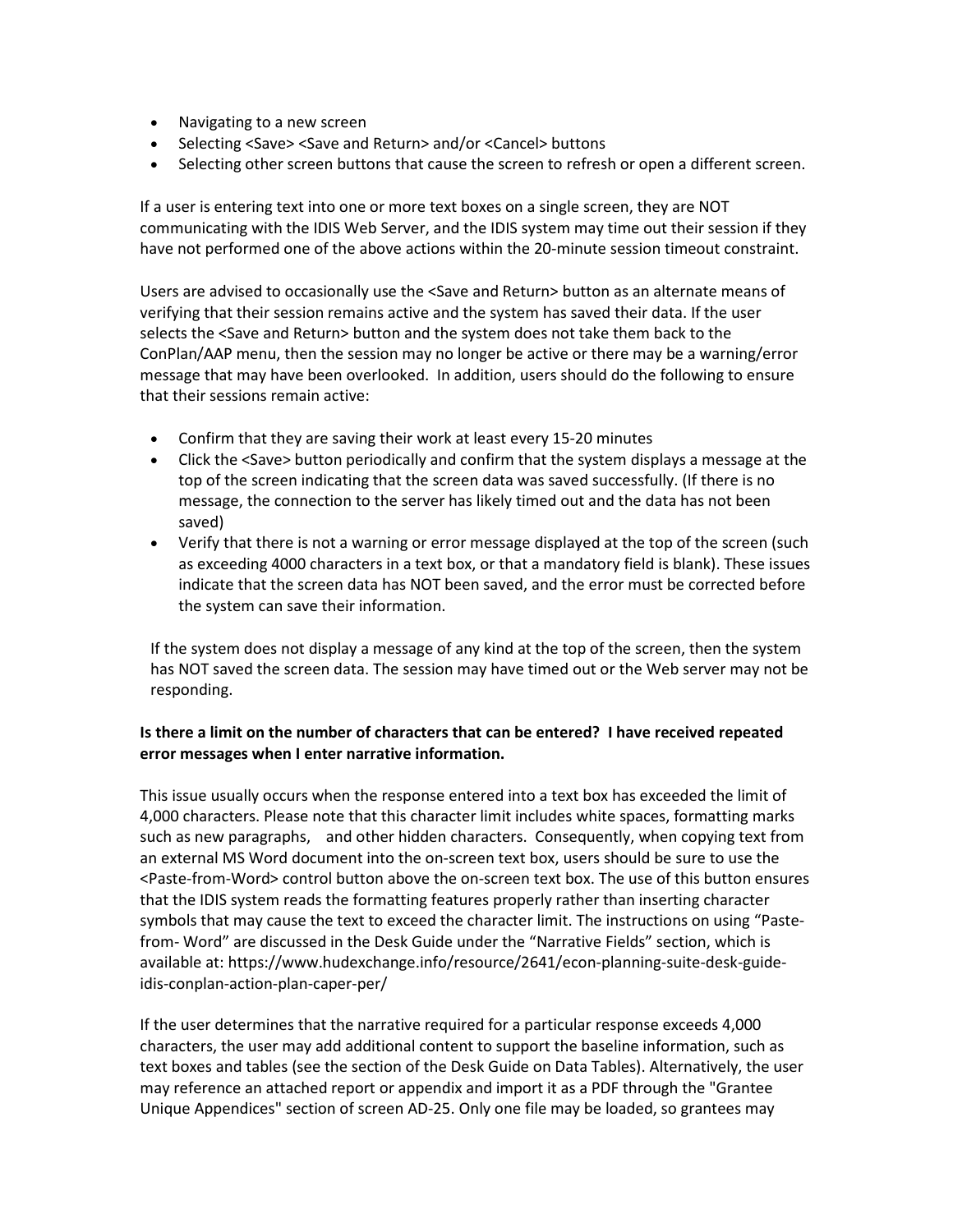need to combine several files into a single PDF before uploading. Files are limited to 5 MB and can be in PDF format.

## **I have received one or more quality check warnings, when I attempt to complete and submit my plan, what should I do?**

The quality check warnings are meant to assist users in determining if their plan is complete. While it is important to consult the quality check warnings, changes are not necessarily required. Plans may be submitted in IDIS, even if the quality check warnings are not cleared. Users should cross reference the cited regulations at the top of each screen to ensure they have provided all the required information. If a quality check warning is **incorrectly** stating that the plan is missing information, the user can proceed with finalizing and submitting the plan. Appendix A- Quality Check Errors and Warnings of the Desk Guide lists all the quality check error messages that may be generated and the reasons why they may be received.

## **I am not able to add organizations on the PR-10 Screen, what is the problem?**

This problem occurs when a user attempts to enter an organization that already exists in the IDIS database as a subordinate or carrying-out organization. In order to avoid an error message, the user must enter these particular subrecipients with an alternate name. To make the names unique, the user can add "ESG" at the end of the subrecipients name, or simply add "-1" or "-2", for example.

The user can add a new entry to PR-10 in order to complete the list of organizations. To add additional organizations, the user should complete the following steps:

- 1. To select an organization for the PR-10 consultation table (question #2), click on <Select Organization> which brings the user to screen AD-60.
- 2. To search for an organization in AD-60, enter search criteria in the appropriate fields. The user can search by one or multiple criteria. A blank search will populate all organizations listed in the state.
- 3. After entering the search criteria, click <Search>.
- 4. If this search populates results, select the appropriate organization by clicking on the radio button to the left of the organization name and clicking <Select> at the top of the screen. This will add the organization to the table displayed in PR-10.
- 5. If no results are found, click <Add Organization> to add a new organization to the database.
- 6. After completing the fields in AD-65, click <Save and Return> which will return the user to screen AD-60. Search again for the organization just entered in screen AD-65.
- 7. Select the organization from the search by clicking on the radio button and clicking <select> at the top of the screen.

## **How can I amend my plan?**

All amendments to the Consolidated Plan or Annual Action Plan must be entered into IDIS. Substantial amendments must be submitted to the Field Office for approval. Minor amendments must be submitted to the Field Office for their records and so that the status of the amended plan can be changed to "Review Completed". Only a grantee user can identify the type of plan amendment being made. The threshold for a Substantial Amendment should be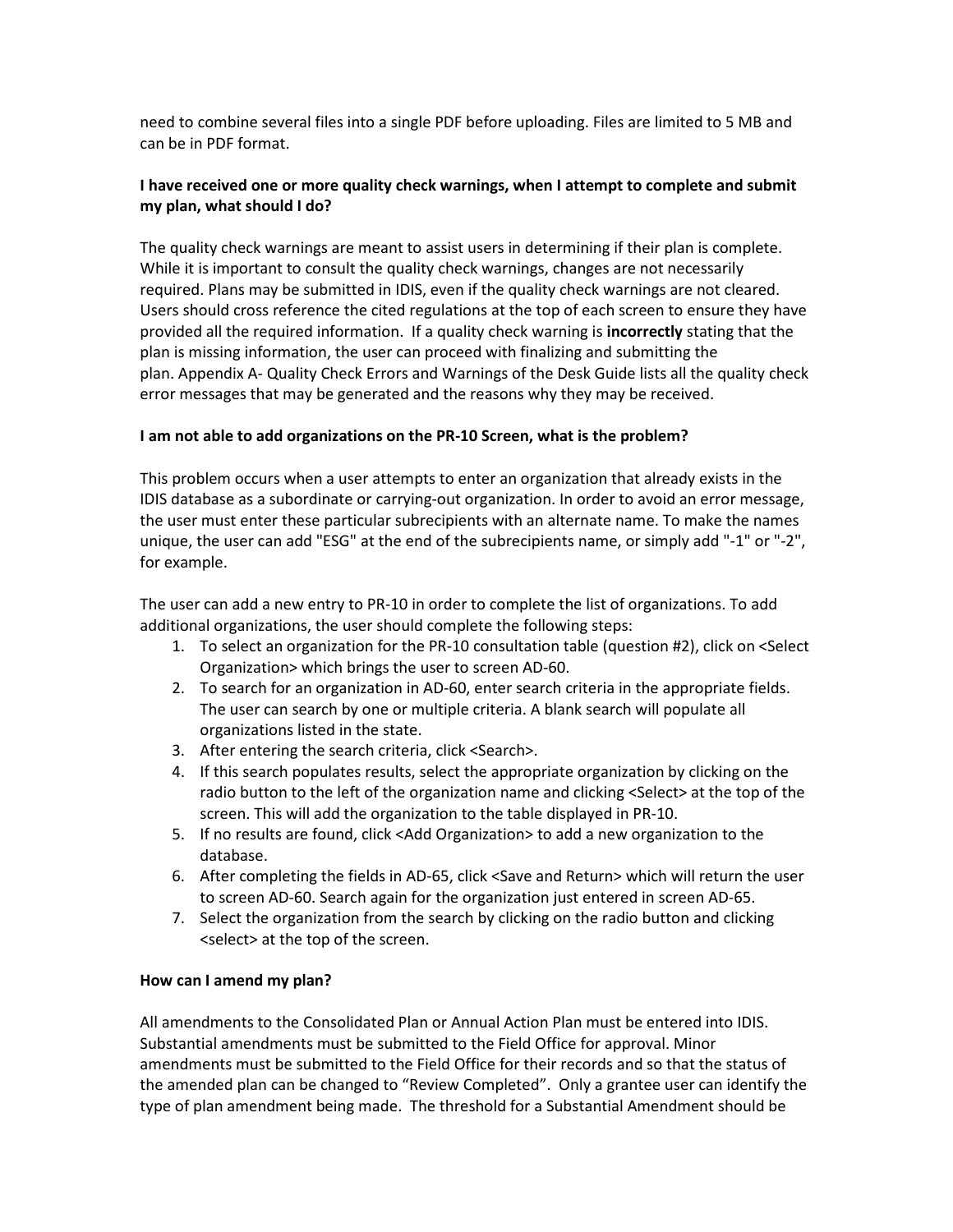outlined in the grantee's Citizen Participation Plan. While there is no requirement for HUD to approve minor amendments, the Field Office must change the status of the Plan to "Review Completed" in order for the amendments to be reflected in the system-generated CAPER. Grantees should use the copy feature, as detailed below, to submit an amendment to the Consolidated Plan or Annual Action Plan.

To copy a Consolidated Plan or Annual Action Plan, please follow these steps:

1. Go to Plan/Projects/Activities in the Main Menu. In the Consolidated Plan or Action Plan submenu, click <Search>.

2. Click <Search> to bring up all existing Consolidated or Action Plans. Make note of the program year and version name for the plan to be copied (called the "Source Plan").

3. On the left-hand Consolidated or Action Plan sub-menu, click <Copy>.

4. In the copy screen, enter the Source Plan's Program Year and Version. The Source Plan is the plan that will be copied. Please note that the Version is case-sensitive.

5. Enter the Program Year and Version for the new copy of the plan. The combination of the Year and Version for the new plan must be different than any of the grantee's existing plans. Please note that once set on this screen, the version identifier cannot be modified. If the new copy is an amendment (Substantial or Minor) to the existing plan, the Program Year must be the same as the Source Plan Year.

6. Designate that the copy of the plan is an amendment and select either Minor or Substantial Amendment. When an amendment is indicated, the system will provide a dialog box for the grantee to describe the amendment.

7. Click the <Copy> button. The system will create a copy of the plan and display a list of all of the grantee's Action Plans. The title of the copied plan defaults to "AAP Copy." This can be changed on the AD-26 Administration screen.

8. Locate the new copy of the plan and click <Edit>.

9. Click on the link for the AD-26 Administration screen.

10. Update the plan's title.

11. If the copy is a Substantial Amendment, the screen will include a text box labeled "Explanation of Substantial Amendment Changes" immediately following the existing Substantial Amendment checkbox. The information provided in this text box will not appear on the printed version of the plan. The grantee can use this space to communicate to the Field Office a summary of the amendments made to the plan.

12. When finished editing the screen, click <Save and Return> to save any changes.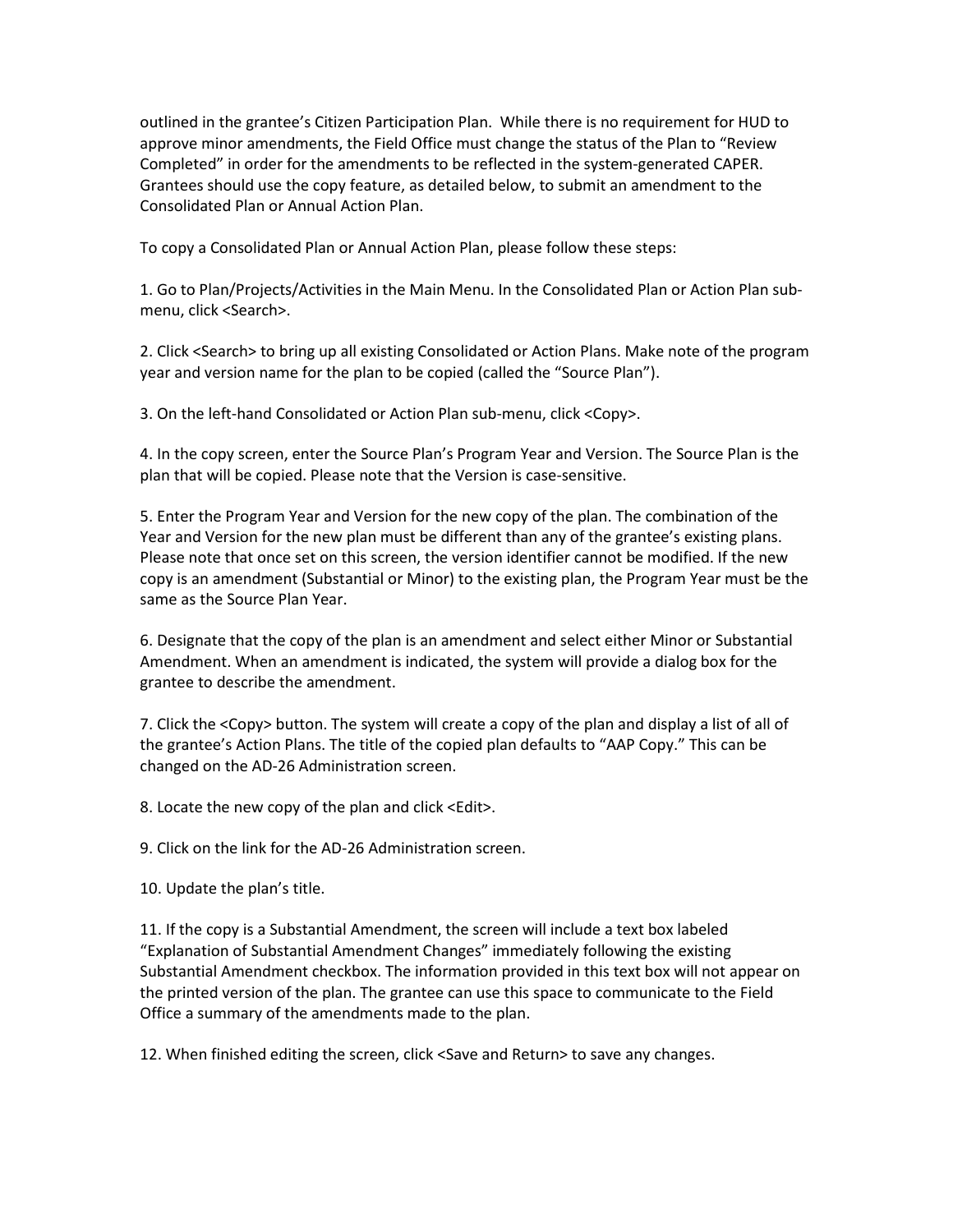Once the amendment is complete and has been saved, it must be submitted to the Field Office for their records and/or approval. All plan amendments must be submitted to the field office.

## **Downloading a Word Version of the Plan**

#### **Are citizens able to access the system to view the plan for public comment?**

The public will not be able to access IDIS to view Consolidated Plans. Grantees must download the plan as a Word document to post for public comment. This can be accomplished by clicking the <Download as a Word Document> button on the Menu screen. When plans are submitted and accepted in the system, HUD will also post a PDF of the plan on the HUD website.

## **Can a blank template be printed through IDIS?**

Yes, a blank template of the plan can be printed by clicking on the <Download as a Word Document> button on the Consolidated Plan or Annual Action Plan Menu screen. Some of the screens are interactive (e.g. the Strategic Plan screens), so it is suggested that users refer to the screens in IDIS or the Desk Guide if there are questions about any of the tables as they appear on the blank template.

Before downloading the template, the user must open and save the NA-40 and MA-30 Homeless screens to ensure that the associated data tables appear in the downloaded template.

#### **Does the system generate a new Word Document every time it's saved?**

The system generates new a Word Document every time a user clicks the <Download as Word Document> button on the Consolidated Plan or Annual Action Plan Menu screen. The system will always produce the most up to date version of the plan, so if the user has saved changes to the plan they will be included when the plan is downloaded to Word.

## **Mailing Certifications and the SF-424**

## **Can the Certifications and SF-424 be submitted to HUD in IDIS?**

No, the Certifications and SF-424 require an original, wet signature, so they must be printed, signed and mailed to the HUD Field Office. The system allows grantees to upload their Certifications and SF-424 so that the documents can be kept in one place, but this does not fulfill the requirement to submit original signed copies of these forms. Note that the Plan cannot be considered complete without signed copies of the Certifications and SF-424.

The SF-424 is available at the following link: [https://www.hudexchange.info/resource/306/hud](https://www.hudexchange.info/resource/306/hud-form-sf424)[form-sf424](https://www.hudexchange.info/resource/306/hud-form-sf424) .

The Non-State Certifications are available at: <http://www.hud.gov/offices/cpd/about/conplan/pdf/conplancertifications.pdf> .

The State Certifications are available at: [http://portal.hud.gov/hudportal/documents/huddoc?id=20393\\_conplanstatecerti.pdf](http://portal.hud.gov/hudportal/documents/huddoc?id=20393_conplanstatecerti.pdf) .